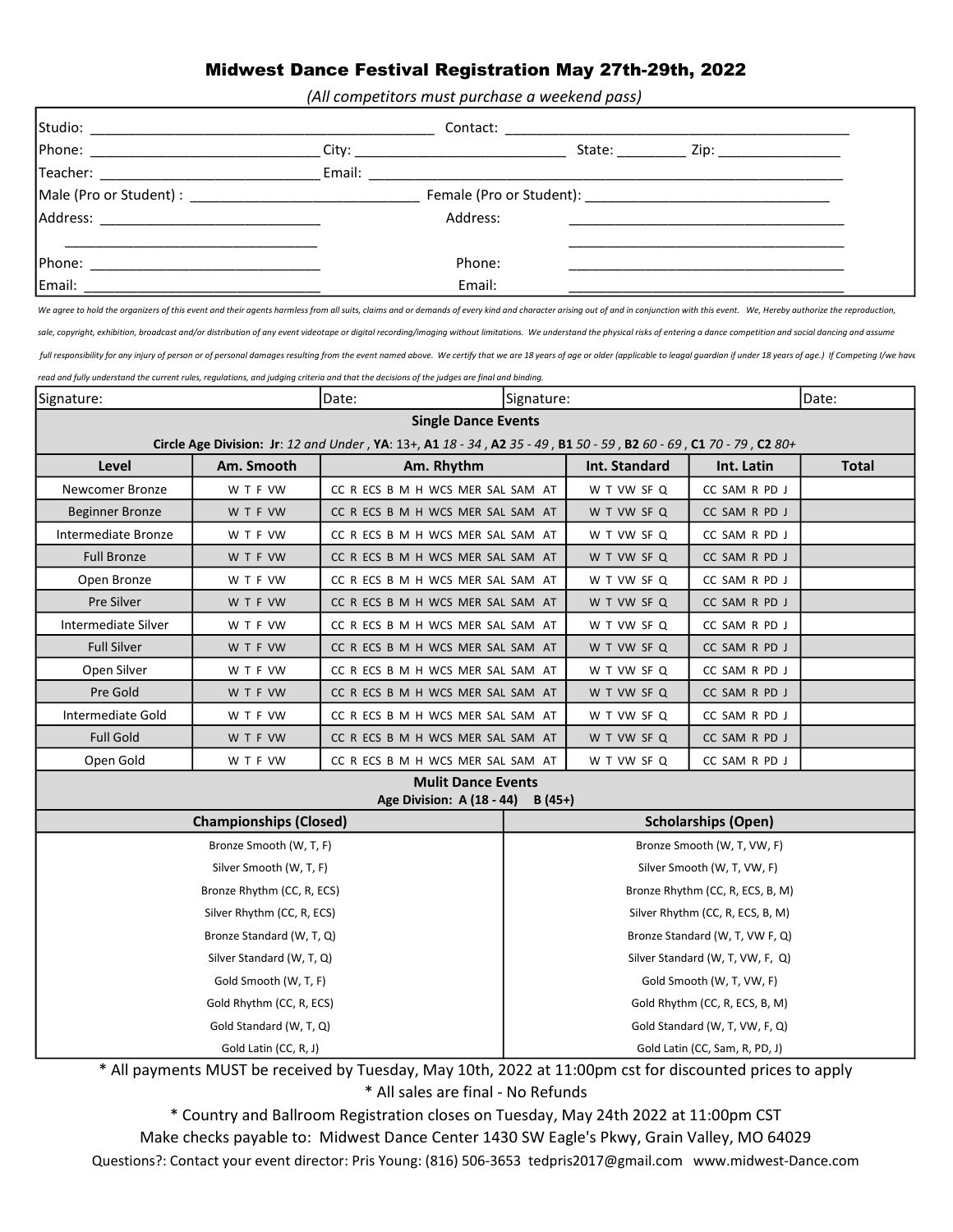# Midwest Dance Festival Registration Form

### May 27th - 29th 2022

*(All Competitors must purchase a weekend pass)*

| Studio:  |                              | <b>Contact Person:</b> |                  |  |  |
|----------|------------------------------|------------------------|------------------|--|--|
|          | Gentleman's Pro / AM / Other | Lady's Name            | Pro / AM / Other |  |  |
| Name     |                              |                        |                  |  |  |
| Address: |                              | Address:               |                  |  |  |
|          |                              |                        |                  |  |  |
| Phone:   |                              | Phone:                 |                  |  |  |
| Email:   |                              | Email:                 |                  |  |  |

We agree to hold the organizers of this event and their agents harmless from all suits, claims, and/or demands of every kind and character arising out of and in conjunction with this event. We hereby,

authorize the reproduction sale, copyright, exhibition, broadcast and/or distribution of any event videotape or digital recording/imaging without limitations. We understand the physical risks of entering a

dance competition and social dancing and assume full responsibility for any injury of person or of personal damages resulting from the event named above. We certify that we are 18 years of age or older

(applicable to legal guardian if under 18 years of age.) If competing I/we have read and fully understand the current rules, regulations and judging criteria and that the decisions of the judges are final/binding.

| Signature: |                                                                                                                                    | Date:             | Signature:      |                | Date:        |
|------------|------------------------------------------------------------------------------------------------------------------------------------|-------------------|-----------------|----------------|--------------|
| Quantity   | <b>Type</b>                                                                                                                        |                   | Before 05/10/22 | After 05/10/22 | <b>Total</b> |
|            | <b>Adult Weekend Pass</b><br>(Includes all workshops, activities, Saturday night show, and Video Pass)                             |                   | \$75.00         | \$85.00        |              |
|            | <b>Youth Weekend Pass</b><br>(Ages 17 and under - Same inclusions as the Adult Weekend Pass)                                       |                   | \$40.00         | \$45.00        |              |
|            | <b>Day Spectator Pass</b><br>(Non - Dancers - Expires at 5:00pm on day of purchase)                                                |                   | \$10.00         | \$10.00        |              |
|            | <b>Saturday Night Show and Dance</b>                                                                                               |                   | \$20.00         | \$20.00        |              |
|            | <b>Friday Pass - All Day</b><br>(Includes Friday: workshops, activities and open dancing)                                          |                   | \$35.00         | \$40.00        |              |
|            | <b>Saturday Pass - All Day</b><br>Includes Saturday: workshops, activities and open dancing)                                       |                   | \$45.00         | \$50.00        |              |
|            | <b>Sunday Pass - All Day</b><br>(Includes Sunday: workshops, activities and open dancing)                                          |                   | \$20.00         | \$25.00        |              |
|            | <b>Friday or Saturday Night Dance</b><br>(After-hours social dancing only - excludes competition and show)                         |                   | \$5.00          | \$5.00         |              |
|            |                                                                                                                                    | <b>Dance Fees</b> |                 |                |              |
|            | <b>ACDA Dance Fees</b><br>(Cost per dance couples, line, pro/pro, and pro/am)                                                      |                   | \$17.00         | \$20.00        |              |
|            | <b>ACDA Youth Dance Fees</b><br>(Cost per dance couples, line, pro/pro, and pro/am)                                                |                   | \$12.00         | \$15.00        |              |
|            | <b>Ballroom Single Dance Entry</b><br>(Cost per dance AM/AM or Pro/AM)                                                             |                   | \$17.00         | \$20.00        |              |
|            | <b>Ballroom Youth Single Dance Entry</b><br>(Cost per dance AM/AM and Pro/AM)                                                      |                   | \$12.00         | \$15.00        |              |
|            | <b>Multi-Dance Championship</b>                                                                                                    |                   | \$25.00         | \$30.00        |              |
|            | <b>Multi-Dance Scholarship</b>                                                                                                     |                   | \$35.00         | \$40.00        |              |
|            | * Payment MUST be received by Tues, May 10th, 2022 at 11:00pm for discounted prices to apply<br>* All Sales are Final - NO REFUNDS |                   |                 | <b>Total</b>   |              |

\* *Country and Ballroom registration closes on Tuesday, May 24th, 2022 at 11:00pm*

\* *Make Checks Payable to: Midwest Dance Center 1430 SW Eagle's Pkwy, Grain Valley, MO 64029*

**Questions? Contact your event director: Pris Young (816) 506-3653 Email: [tedpris2017@gmail.com](mailto:tedpris2017@gmail.com) [www.midwest-dance.com](http://www.midwest-dance.com/)**

**Midwest Dance Festival May 27th - 29th, 2022**